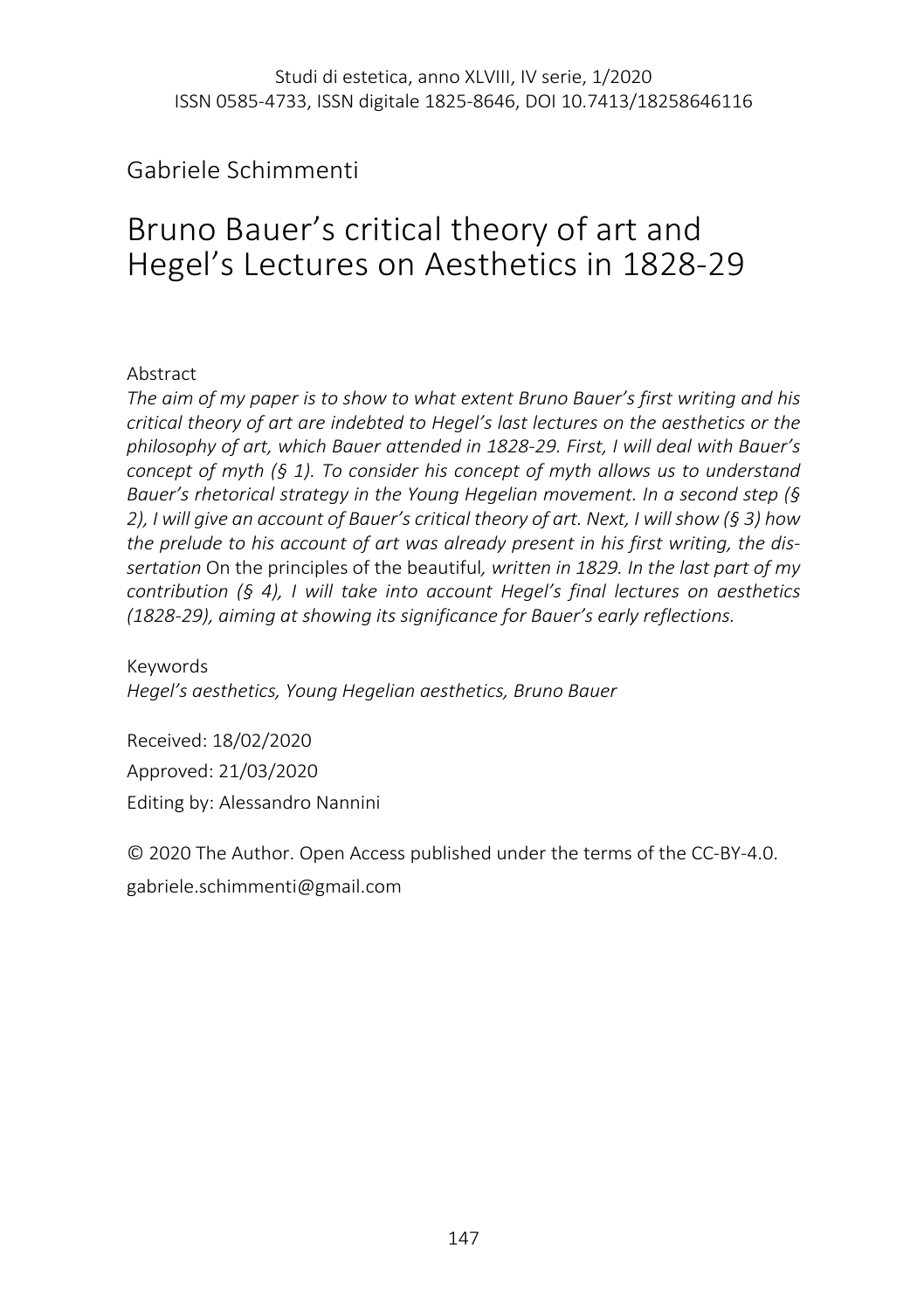## 1. *The myths of Bauer*

The day after Hegel's death in Berlin, in November 1831, an ironic adagio started to circulate among his students. The philosopher was to have declared on his deathbed: "none of my scholars understood me, except one, and he misunderstood me" (*my transl*.). Several authors diffused that motto: the Young German H. Laube, the fathers of historical materialism, Fr. Engels and K. Marx (see Marx, Engels 1972: II, 186; Marx, Engels 1998: I/3, 256-64; Duichin 1989: fn. 55), and the Young Hegelian B. Bauer (1842b [1986]: 437). In a writing titled *Die Mythen von Hegel* (*The Myths of Hegel*) and published anonymously in 1842 in the *Rheinische Zeitung*, the journal edited by Marx, Bauer attacks the Old Hegelians, to whom the abovementioned "myth" is ironically referred. With this rhetorical trick, he criticizes them, because they represent the accomplishment of Hegel's prophecy expressed in the deathbed sentence, since they were unable to interpret the esoteric meaning of his philosophy, understanding him merely at a literal level. Nevertheless, it is difficult to establish if Bauer is referring or not to other actors of the Young Hegelian movement, when he speaks about the inability to grasp the real core of his master's teaching. Even if he recognizes that "Hegel trusted the scholars who look forward" (*Ibid*.; *my transl*.), he does not mention explicitly that Hegel would have been sympathetic to the Young Hegelians. The use of the term "myths" (*Mythen*) in the plural form reveals – as I want to demonstrate in this paragraph – the dissimulative rhetorical strategy adopted by Bauer and, hence, what could be defined as, borrowing a term from Tomba (2002), a "polemological" conception of myth: Bauer turns the "myth", meant as fact narrated, into the myths, i.e. the different narratives based on a fictional "state of affairs". Bauer is indeed aware that the deathbed motto could be used by both parties, the Old and the Young ones.

However, to intersect the polemological level of his concept of myth, developed in his critique of the Holy Scriptures and in political writings, one has to consider at least two domains of his thought from an aesthetic viewpoint: the historical and the religious. In the first case, Bauer already expressed in his idea of the "objective historiography" (*objektive Historiographie*), that the historical fact does not constitute the starting point of the historian, but is the result of his labour (*Arbeit*); there is no positivity of the historical fact (see Tomba 2002: 81-4), which is intrinsically and essentially embedded in a political background, since it is dissolved in the different narrations. In the second case, his critique of the gospels is more radical than his predecessors D.Fr. Strauss and C.H. Weisse. The distinc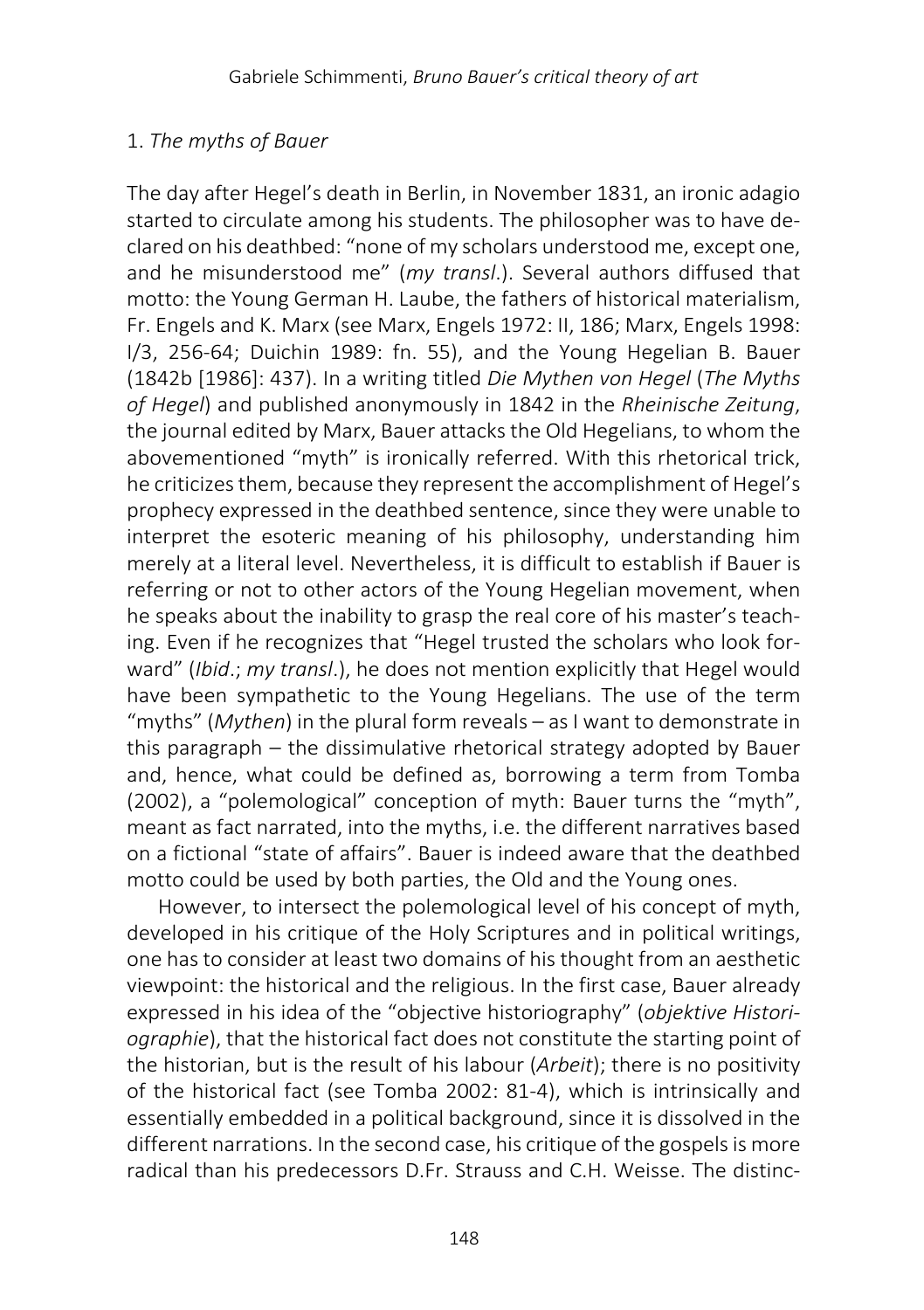tive trait of Bauer's critique consists in detecting an aesthetic production, Mark's gospel, at the origin of the myth of Jesus. To consider Strauss's and Weiße's stance on the gospels allows us to put Bauer's critique under a brighter light. Strauss, in *The Life of Jesus*(*Das Leben Jesu*), criticized the gospels, developing a theory on the basis of which the myth of Jesus originated from the oral tradition of the society, the "universal individual" (*allgemeines Individuum*) (Strauss 1838: § 14)1 . The society unconsciously produced a legend or a myth, which was verbally disseminated; therefore, assuming "external" narrative elements. The gospel as literary production, according to Strauss, stops the growth of the legend (*Wachstum der Sage*) that is orally disseminated. For Strauss, the tradition lives in the orality of a community. By speaking, the speakers unconsciously add to the fact, which they supposedly experienced, narrated fictitious elements. Here Strauss adopts the metaphor of the growth of the snowball: passing from mouth to mouth and being subject to the oral refinements, the history narrated by the speakers grew and grew as a snowball. The narration is therefore orally modified until someone gives to it a written form. The stop of the growth of the legend does not mean however that the oral transmission is permanently stopped, it means instead that it assumes the form of a "record" of the legend at a certain moment. In other words, Strauss means that the gospels are the written expression of the oral legend of the community. Accordingly, the more one gospel has aesthetic refinements and narrative fictions, the grater is its distance from the original legend. For this reason, according to Strauss, Mark's Gospel chronologically followed the gospels of Matthew and Luke, which were taken to be more coherent with the oral tradition, whereas Mark's was full of imaginative narratives. In other words, the aesthetic refinement of Mark's gospel was a re-elaborated version of the other two gospels. Ch.H. Weiße, on the other hand, in *Die evangelische Geschichte kritisch und philosophisch bearbeitet* (1838) defended the idea that the first gospel was that of Mark, precisely *because of the aesthetic elements*. According to Weiße, the aesthetic moment is necessary for each religion and each religion manifests itself through a poetic phenomenon. In other words, Weiße turned the idea of Strauss upside down. To affirm that Mark's gospel chronologically preceded Luke's and Matthew's means to affirm the priority of the literary over the oral form.

<sup>1</sup> In the edition of *Das Leben Jesu* of 1835, this passage is within the § 12. I will not take into account the different editions of Strauss's writing.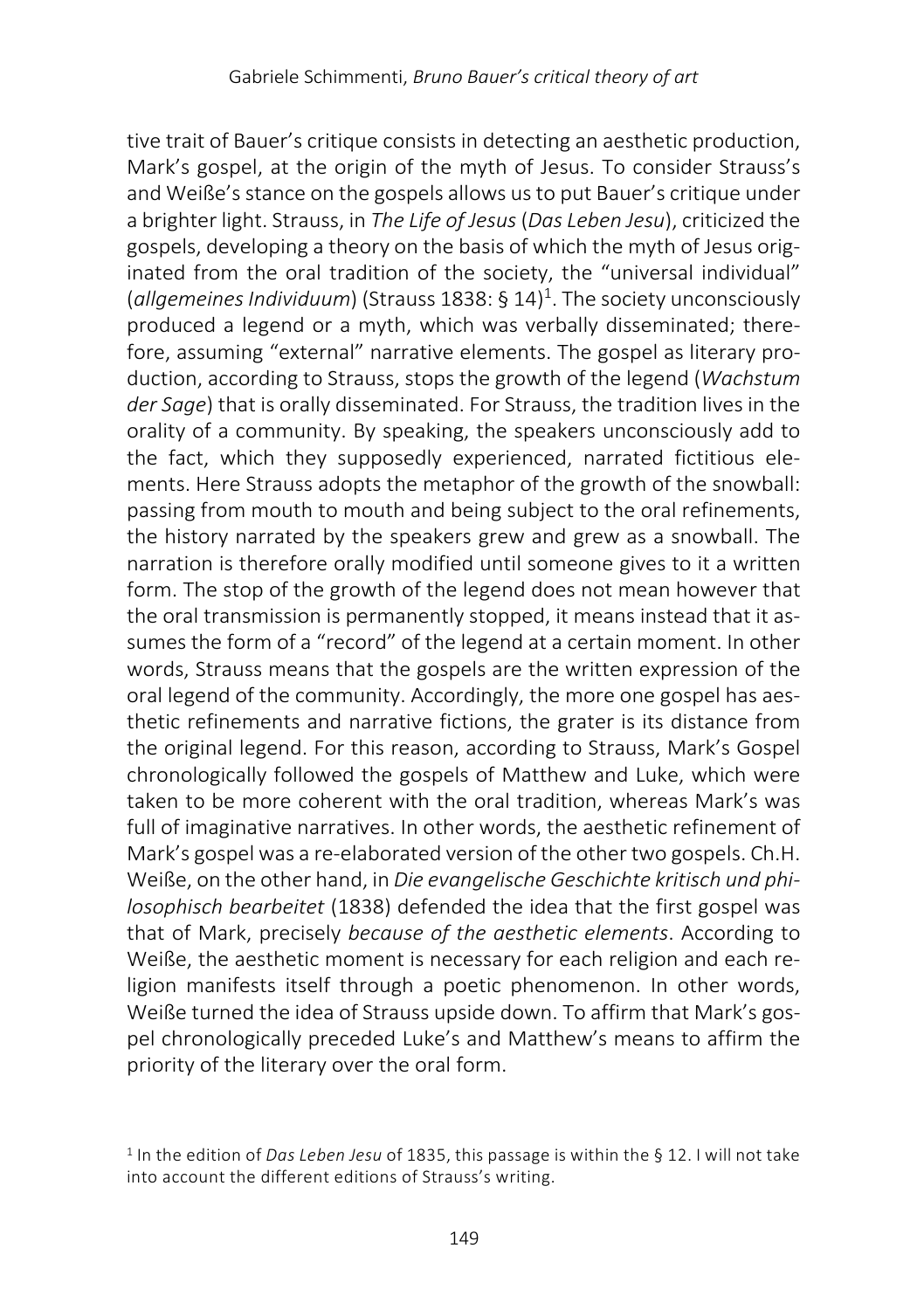The Marcan hypothesis, *id est* the chronological priority of Mark, was shared by Bauer, who did not accept it uncritically, but rather polemically radicalized it. In the chapter entitled the *mythische Erklärung der heiligen Geschichte* (*the Mythical Explanation of the Holy Scriptures*) in *Hegels Lehre von Religion und Kunst von dem Standpunkt des Glaubens aus beurteilt* (*Hegel's Doctrine of Religion and Art*) (1842), Bauer distanced himself from both Strauss and Weiße. The *Traditionshypothese* of the former implies, according to Bauer, the impossibility of finding a real origin for the Christian community. Strauss, by affirming that the tradition was an unconscious and intersubjective process, does not explain what has to be explained: namely the origin, the point of departure of the mythical narratives of that community. Bauer explicitly rejects this idea based on the *regressus in infinitum* of the tradition and considers the literary creation of the Evangelists to be essential: "Die Tradition hat nicht Hände zu schreiben", "the tradition has not hands to write" (Bauer 1841a: 71; *my transl.*). Tradition, indeed, according to Bauer, can be considered exclusively from the perspective of the gospels, in other words retrospectively. Instead of Weiße, who correlated the aesthetic properties of Mark's gospel to the Christian religion, Bauer did not recognize the religious moment, considering the gospels *exclusively* as aesthetic productions. In the chapter of the *Hegels Lehre* mentioned before, indeed, Bauer developed a critique of Weiße's concept of myth by discussing his article *Über den Begriff des Mythus und seine Anwendung auf die neutestamentliche Geschichte*, which appeared in the I. Fichte's *Zeitschrift für Philosophie und spekulative Theologie* between 1839 and 1840. In this article Weiße argued that the myth is intrinsically a religious phenomenon that manifests itself as a work of art. If the myth represents the religious revelation, the work of art is the sensuous manner in which such religious revelation is given. The myth, according to Weiße, is what remains of the living activity of the phantasy (*lebendige Phantasietätigkeit*) of the ancient people, which expresses through poetry, the "aesthetic organ": "We have the explicit opinion, that also the symbolic view can absolutely find its true terrain only under the premise of the poetical nature and the origin of the myth" (Weiße 1839: 232; *my transl*.). Even if Weiße accepted the validity of the gospels' narrations, he refused Strauss's idea of an unconscious origin of the myth. In *Über das Studium des Homer und seine Bedeutung für unser Zeitalter* (1826), Weiße had criticized the philologists F.A. Wolf and his scholar K.O. Müller, who coined the "tradition hypothesis" to explain why, in their opinion, Homeric epics has its origin in a poetical oral tradition. Weiße defended the opposite position, arguing that just one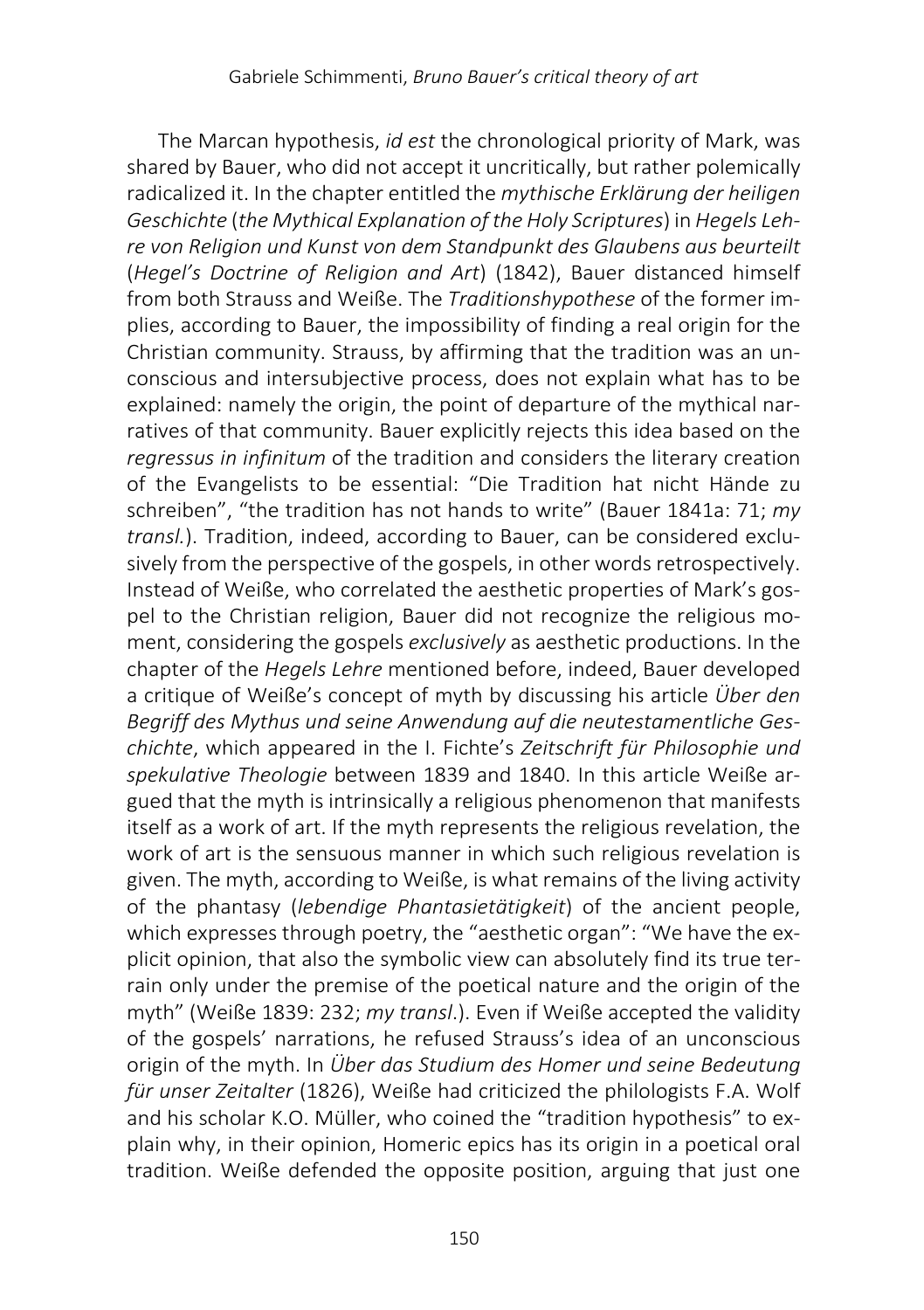poet had elaborated a significant part of Homer's writings (see Williamson 2004: 167-71). On the basis of these premises, hence, it can be comprehended why Mark's gospel was considered by Weiße to be the first Synoptic: it was the most refined of the three Synoptics, and, hence, the nearest to the religious revelation.

Nevertheless, Weiße's Marcan hypothesis does not fully recognize the role of a self-conscious subjectivity in the production of the myth as a work of art. Even if Weiße recognized that the first gospel was Mark's, he conceived the myth still as a matter of taking up a given material, rather than a free, subjective creation. In his conception, Weiße remained anchored to positivity, considering the gospels as a reliable source. Against this view Bauer writes: "Weiße […] does not want to admit, that Hegel is right when he situates the myth within the 'rubric of art', he […] [Weiße – G.S.] wants to deny the hypothesis of *a free creation of the myths through art* [*die Hypothese von einer freien Schöpfung der Mythen durch die Kunst*]" (Bauer 1842a: 195).

Albert Schweitzer admirably formulated the real core of Bauer's conception:

The Marcan hypothesis, accordingly, now takes on the following form. Our knowledge of the Gospel history does not rest upon any basis of tradition, but only upon three literary works. Two of these are not independent, being merely expansions of the first [...]. Consequently there is no tradition of the Gospel history, but only a single literary source. (Schweitzer 1910: 142-3)

Bauer's conception does not refuse entirely Strauss's idea that the gospels were a product of the intersubjective oral exchange of a community. He accepts what can be termed the "transcendental" side of Strauss's conception: according to Bauer, the society, the *allgemeines Individuum*, gives the condition of possibility, on the basis of which the evangelists can freely create their own story and exert their subjectivity. Nevertheless, Strauss was unable to recognize the real role of the subjectivity involved in this process. According to Bauer, the evangelists cannot be conceived as mere "recorder" of the legends. Conceiving them in this way means to consider just one side, the side of the substance, missing the power of subjectivity. Only a self-conscious individual, even if as an expression of a community, can produce art and compose poetry (Bauer 1842a: 204; see also Moggach 2003: 73). If art, for Bauer, is an expression of the universal self-consciousness, it means that the myth can only be a self-conscious creation. For this reason, the gospels are, therefore, a voluntary creation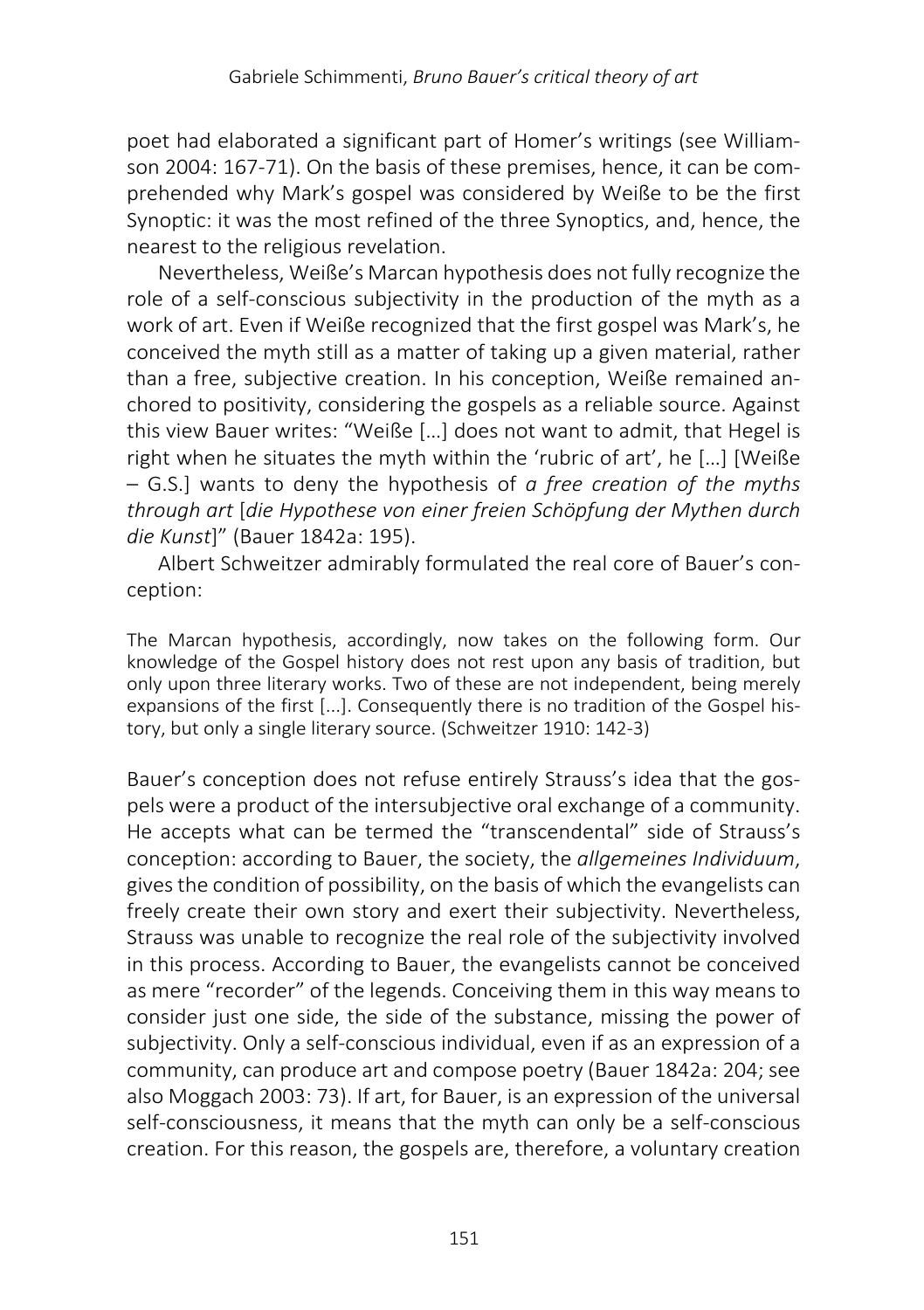of the evangelists, which established the collective myth of the Christian community.

From this perspective, the myth is not intended as something religious by Bauer, but as something aesthetic, structured on the conscious narrative of communities and individuals. In order to grasp Bauer's radical idea, we can call to mind Furio Jesi's reflections of the distinction between the "myth" and the "mythological machine" (*macchina mitologica*) (Jesi 1979: 111-3). The first one is like a "void", something whose essence is not "verifiable", an absence (*ibid*.). "Myth" is intended as a sort of absent object of the fictitious narrative and, hence, the openness of that narrative. Instead, the "mythologic machine" produces mythologies *unconsciously*, the stories on this absent object. But Bauer is, in a certain sense, more "radical" than Jesi, because he affirms that, at least at a certain level of the social and cultural polemology, there is no machine at work without self-consciousness. Each myth is a work of art and, in this sense, a product of the *self-consciousness*.

For this reason, it seems to me that it is possible to conclude that Bauer is interpreting his own practice as a mythical and, therefore, artistic intervention in the Young Hegelian's struggles. Not only in the brief article on *The Myths of Hegel*, but also in *Hegels Lehre* and in the well-known *Posaune des jüngsten Gerichts über Hegel den Atheisten und Antichristen. Ein Ultimatum* (*The Trumpet of the Last Judgement against Hegel the Atheist and Antichrist. An Ultimatum*), Bauer uses Hegel's citations as a "literary montage", not quoting the entire citations, but rather modifying them or simply putting them in a different order. For this reason, each discourse on the correctness of Bauer's reference to Hegel is in a certain sense doomed to fail and additionally means missing or misunderstanding this rhetorical – and aesthetic, as I shall demonstrate – level evident in Bauer's texts.

## 2. *Bauer's critical theory of art*

In his writings of the *Vormärz*, Bauer develops a critical theory of art in the twofold sense of the subjective and objective function of the genitive case. In the first case, it is art itself that performs a critical task, when it takes part to the struggles of history; in the second, instead, Bauer aims at criticizing all the forms of alienated art and in particular what he calls "religious art" (*religiöse Kunst*). Bauer's critical theory of art can be broken down by discussing two of his own related conceptions: the *dissolu-*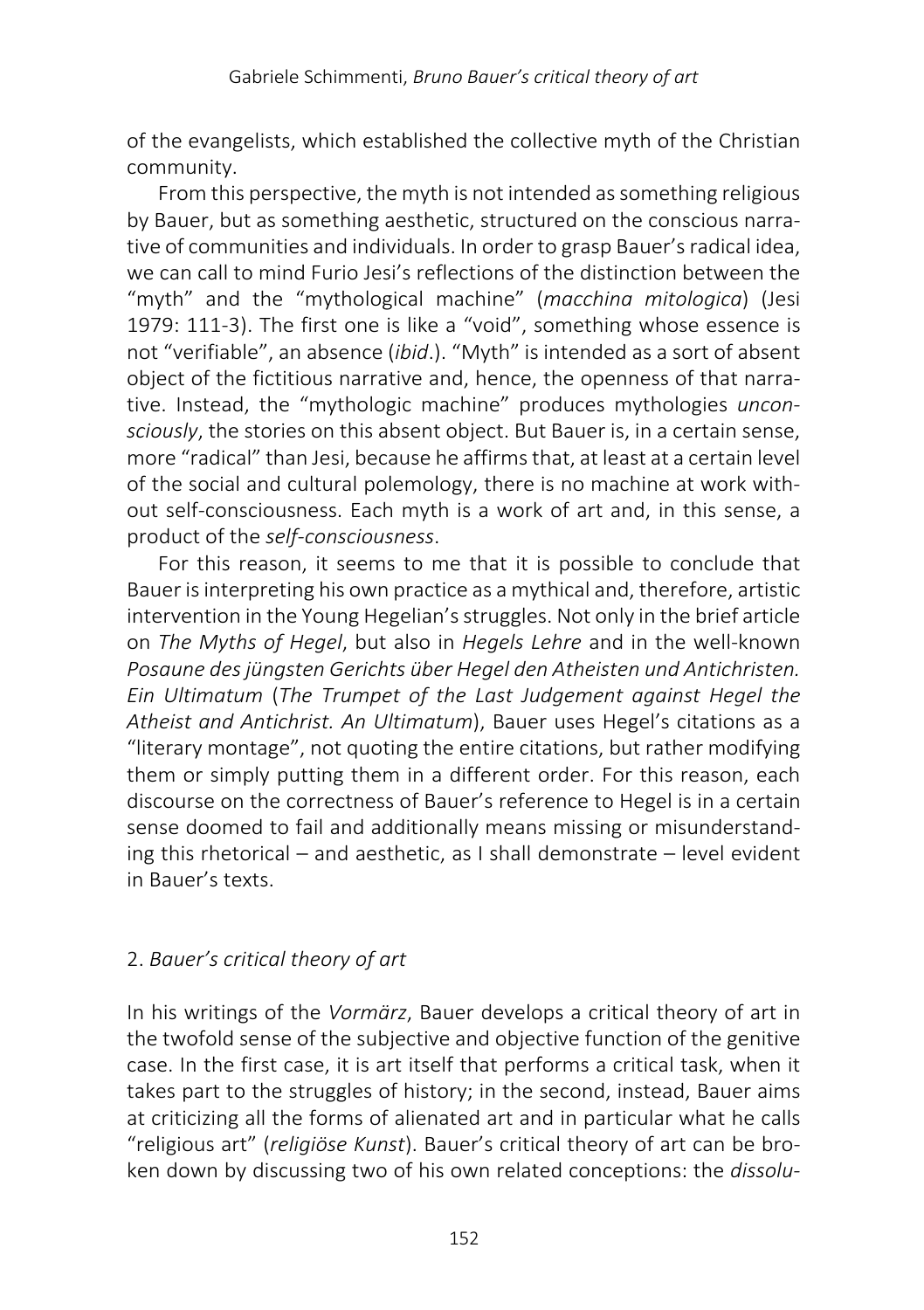*tion of religion in art* (*Auflösung der Religion in der Kunst*) and the critique of the principle of exclusion (*Ausschließlichkeit*).

*Hegels Lehre* is the text in which his conception of the *dissolution of religion in art* can be found. Against the Berlin theologians, Bauer acknowledges Hegel's idea of the *Vergangenheitscharakter der Kunst ihrer höchsten Möglichkeit nach*, usually known as the End of Art Thesis, accepting the idea of the detachment of art from religion in modernity. The secularization of art is indeed a crucial element of Hegel's "multifarious dissolutions" (*vielfältige Auflösungen*) (Iannelli 2015: 19) of art. Nevertheless, Bauer does not see this process as already achieved in modernity. Art is not yet absolutely free. It has to free itself from the religious constraints of the Christian State, personified by the Prussian monarch Friedrich Wilhelm IV and from other constraints that do not conform to the power of self-consciousness. Art, for Bauer, can be free only if it is not subjugated by heteronomous forces such as religion, which represents particularity or exclusiveness (*Ausschließlichkeit*). All the same, the criticism of Bauer does not concern only the religious level. As soon as art becomes autonomous from its religious origins and constraints, it is no more bounded to "theological pragmatism" – in Bauer's own terms – namely the exploitation of art as means, as weapon (*Waffe*), to reach external ends. In this polemological interregnum, art becomes political. Therefore, Bauer's conception is neither a defense of *art for art's sake* nor an irenic or conciliatory theory of art. Rather, Bauer finds the politicization of art in the power of art itself to become autonomous from any external force, in its capacity to free itself. For this reason, art is conceived by Bauer as a coalescence of the universal self-consciousness and its struggles. His conception therefore is a defense of Hegel's end of art thesis and simultaneously its radicalization in a theory of the future of art<sup>2</sup>.

Furthermore, it has to be noted that Bauer's notion of art is very far from a mimetic conception, if one means by *mimesis* the mere artistic redoubling of a given truth or reality<sup>3</sup>. Probably this is also one of the reasons why Bauer's favorite writer was K.Ph. Moritz (see Barnikol 1972: 447; Breckman 2013: 44-5), one of the first critics of the principle of imitation (see D'Angelo 1997: 96). Instead of a mimetic theory of art, Bauer em-

<sup>2</sup> I permit myself to mention that I have discussed this issue in Schimmenti 2018.

<sup>3</sup> I am well aware that different concepts of *mimesis* have been advanced in the history of philosophy and aesthetics. My aim here is not obviously to take the entirety of the philosophical positions on this regard into account, but instead to highlight that the common point of all mimetic theories lies in the idea that art consists in a form of relation to a pre-existing reality or truth (see D'Angelo 1997: 93-4).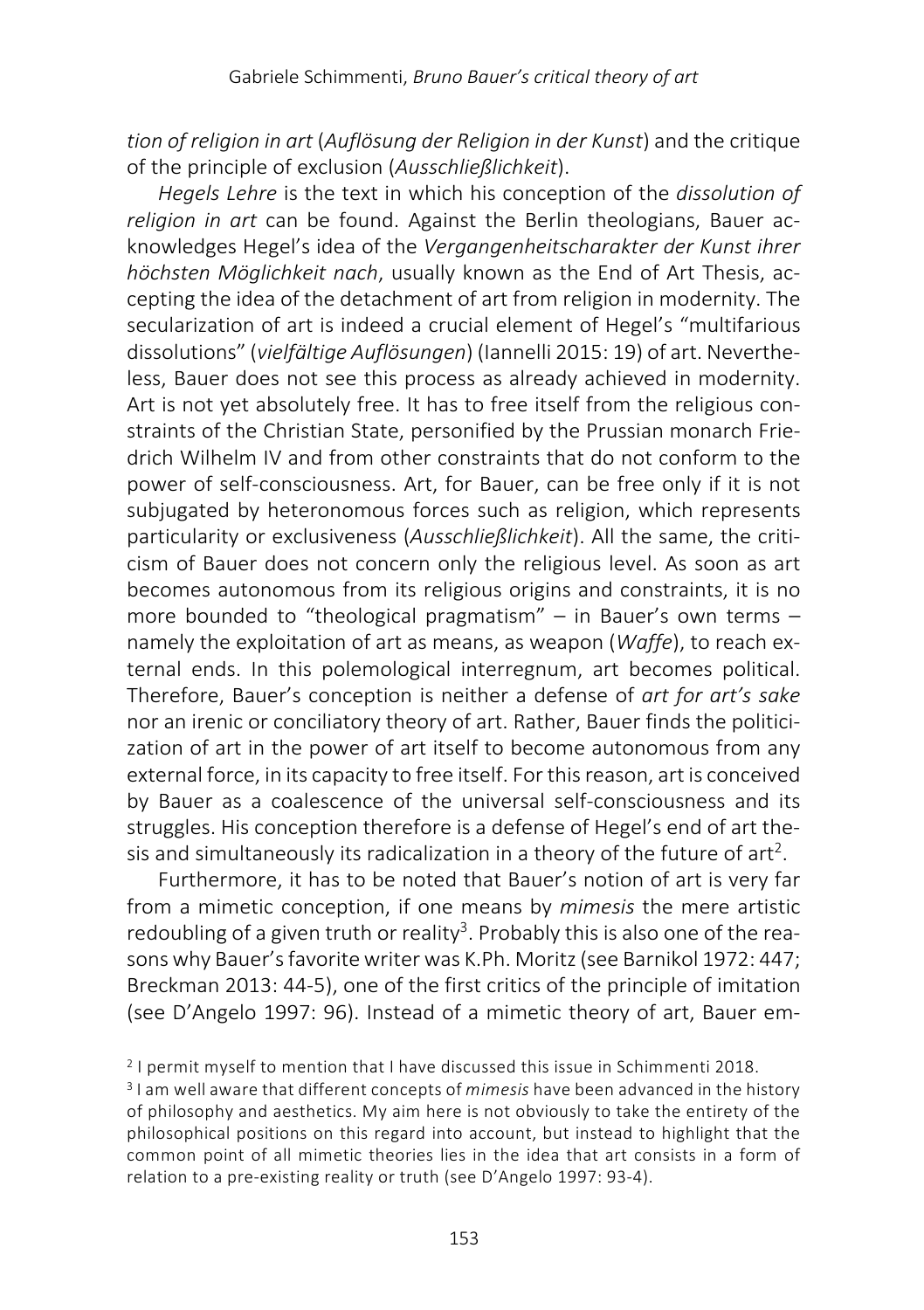braces an aesthetics of productivity<sup>4</sup>: art forges truth. Nevertheless, if Bauer accepts one of the distinguishing features introduced by the aesthetics of Romanticism (see Frank 1989: 9-14; 24; 129), he instead refuses the romantic invocation of the creative power of nature and the role of the artist as a "co-producer" of nature (see Beiser 2003: 73-87). According to Bauer, there is no positivity in the natural order (see Bauer 1842c: 496; Cesa 1972: 311-5). From these premises one can also understand why Bauer (letter to Edgar Bauer, Bonn, April 7th, 1840, in Bauer 1844: 63), together with other Young Hegelians, such as A. Ruge or K. Fr. Köppen, criticizes Tieck, the co-author with Wackenroder of the *Herzensergießungen eines kunstliebenden Klosterbruders*, in which art and nature are interpreted as forms of revelation. The *Herzensgießungen* were indeed one of the main points of reference of the Nazarene movement, an influential movement of painters that were crucial actors behind the cultural politics of Friedrich Wilhelm IV and, therefore, attacked by the Young Hegelians (see Rose 1984; Grewe 2015; Schimmenti 2019). Moreover, art is conceived by Bauer as an expression of the universal self-consciousness and, therefore, it has to take part in the struggles of the selfconsciousness for its emancipation in history by negating any form of servitude. For this reason, Bauer recalls the idea of sublimity (*Erhabenheit*) of the self-consciousness in its ongoing historical struggles<sup>5</sup>, advancing, hence, a perfectionist aesthetics. In *The Trumpet of the Last Judgement against Hegel the Atheist and Antichrist. An Ultimatum*, Bauer cites passages from Hegel's *Lectures on the Philosophy of Religion*, of which he was also the editor of the second edition  $(1840)^6$ , to show Hegel's Jacobinism not only in the field of political philosophy but also in aesthetics and religion. Bauer rhetorically exalted Hegel as a friend of the religion of beauty (the Greek religion) and against any revealed religion<sup>7</sup>. The ancient Greeks

<sup>4</sup> Rose 1984 has shown the relevance of the aesthetics of productivity for the Young Hegelians and Karl Marx.

<sup>5</sup> The relevance of the concept of sublimity (*Erhabenheit*) in Bauer's own critical theory of art has been suggested by Moggach 2003: 33-6 and more recently in Moggach 2016: 320-3, in which the Author argues: "Sublimity appears in two dimensions [in Bauer's philosophy – G. S.]: subjectively, in quelling particular interests in the self […]; and objectively, in contributing to the ongoing historical struggle to realize reason and freedom in social and political life" (Moggach 2003: 320).

<sup>6</sup> For a philological discussion of Marheineke's first edition and Bauer's one, see Garaventa 2003: 22-3, in which is also taken into account Jaeschke 1986.

<sup>7</sup> One can read the passages at the end of the chapter on *The Hatred of Judaism* (Bauer 1841b: 111-3) as a Bauer's reference both to Hegel's modification of his *Lectures on*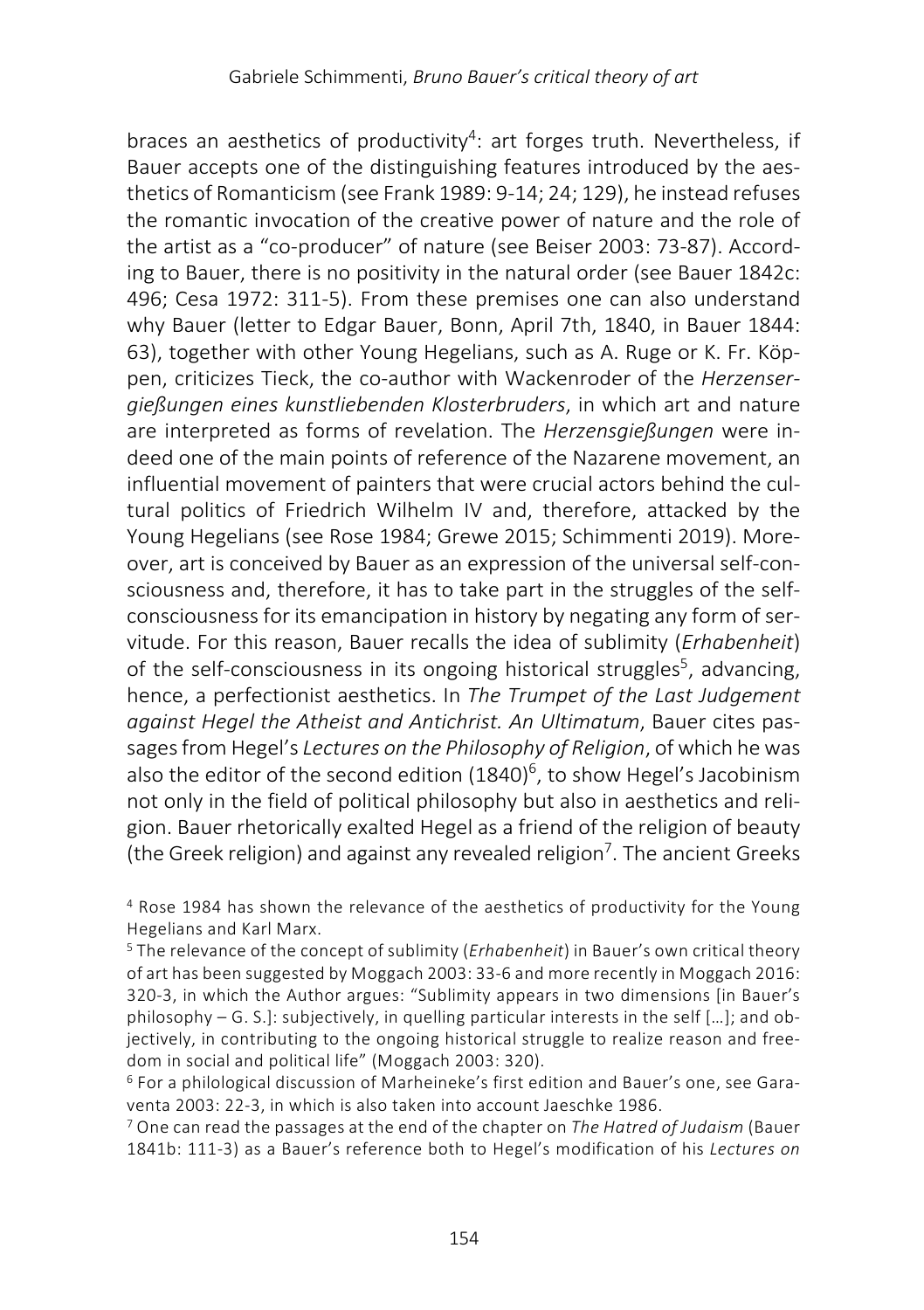are seen as the historical moment in which freedom overcame the constraints of nature; therefore, aesthetic creation was conceived as a first transformation of the natural existing order (see Moggach 2003: 120-1), consistent with Hegel's conception, in which the Greek artists created the Gods for their community. In any case, Bauer does not want to give preeminence to the ancient substantiality in comparison to modern subjectivity, in which the individual Self demands autonomy in positing its own ends or in recognizing, rationally and autonomously, the external ones. In the chapter *Religion as the Product of Self-Consciousness*, Bauer discusses the interrelationship between art and religion, showing how the former implies the recognition between thought and being, unlike the latter, in which such recognition is not possible. Art, and not religion, is able to integrate the other of itself, as Bauer (1841b: 144) argues. At the same time, art does not represent a necessity imposed from an external force, as in religion, but instead the capacity of self-liberation of the individuals from external constraints. According to Bauer, individuals cannot be emancipated by an external power, but must emancipate themselves through their own struggles.

For Bauer, religion represents the quintessence of the principle of exclusion. According to Bauer, religion flattens the individual on its religious particularistic faith and, therefore, excludes for the individuals themselves the path to universality. The religious  $-$  i.e. the Christian  $-$  State is based on a theological-political "enframing" (*Gestell*) 8 , whose origin can be found in the concept of mercy (*Gnade*). The core of the enframing of the modern State is the sovereign decision to concede some rights to

*Philosophy of Religion* and as a self-reference to Bauer's own editorial work; in his lectures on philosophy of religion, held in 1827, Hegel had changed indeed the order of exposition between the religion of sublimity and that of beauty, giving preeminence to the first instead of the second. In the edition of the *Freunde des Verewigten*, edited by Bauer, the order is the opposite and it is maintained as it was in the previous lectures. Bauer is probably ironical with his own edition when he writes: "They [the Left-Hegelians – G. S.] immediately rushed to the public press to spread the story that the second edition of Hegel's *Philosophy of Religion* had been falsified in the interest of religion. No one stepped forth to show that it was in principle the same as the first edition, and but he differed through a sharper development of its atheism" (Bauer 1841b: 149). The previous citation modifies the English translation of Stepelevich 1989: 190, who wrote *Lectures on the History of Philosophy* instead of *Philosophy of Religion* (*Religionsphilosophie*).

<sup>8</sup> I use this Heidegger's term having Esposito 2013 in mind.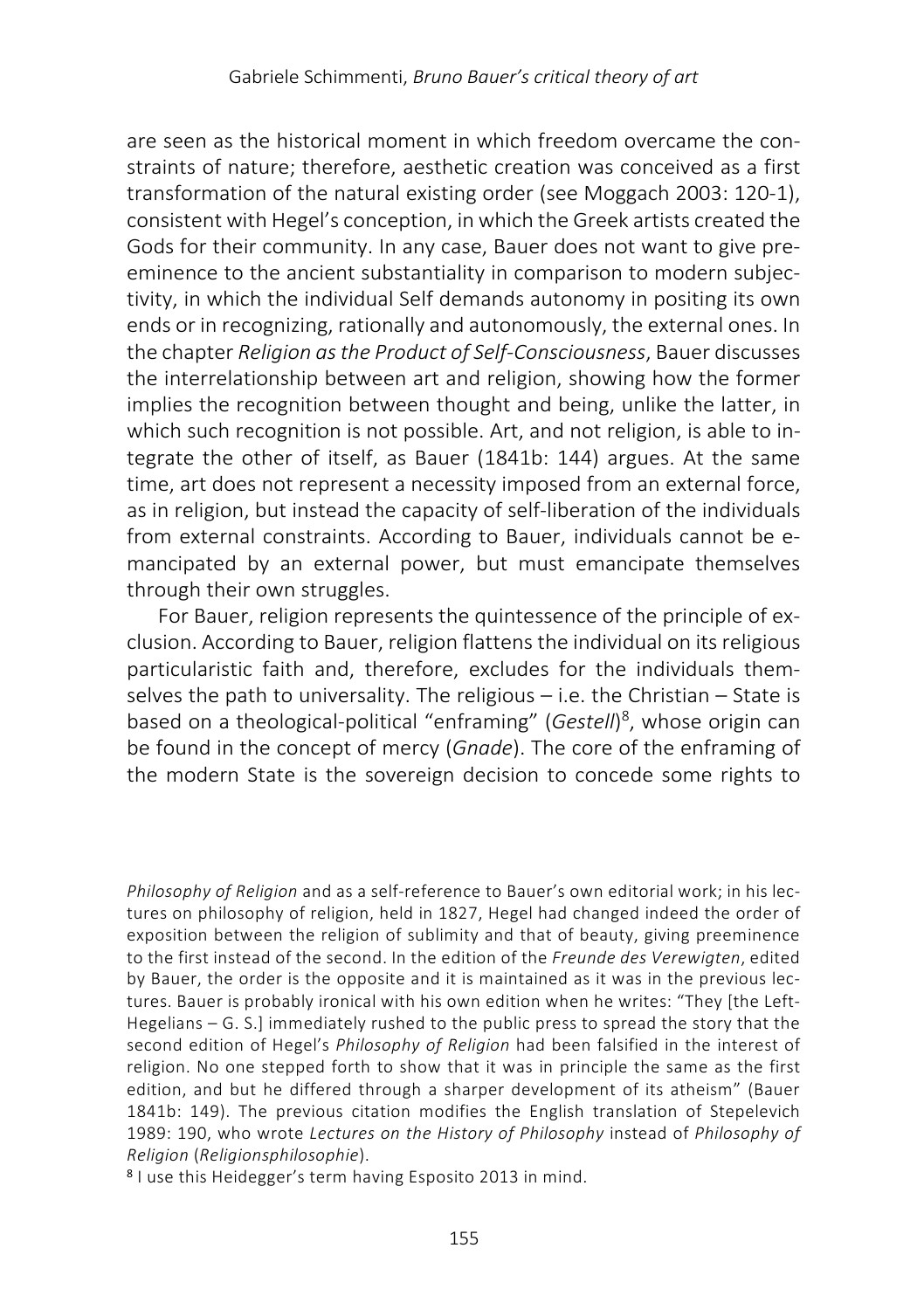someone and, therefore, to exclude someone else from these rights<sup>9</sup>. If we think, for example, about certain rights attributed on the basis of national belonging, the contradiction with human rights is immediately evident for anyone, a problem whose virulence is tragically too real.

What does art have to say in regard to this problem according to Bauer? The relationship between art and politics in fact is symmetrical to that of the latter with philosophy. In the second case, as Tomba (2006: 108) correctly states, it is the *logos* that allows the excluded to claim equality with the excluders: "*Universalism is thus for Bauer a practice in which the excluded seek from the dominant forces the reasons for their exclusion, thereby positing a level of equality that prescinds from previously existing relations*" (emphasis in the original). The level of equality is allowed by the use of thought in criticizing the excluders and, hence, the existing reality. When art frees itself, it rises to the level of philosophy. In the former, indeed, as soon as the narratives of the dominant forces are shown by and as an artistic artifice, also their rhetorical and concealing strategy, directed to the domination of the excluded, is shown, and the self-consciousness gains the critical and, hence, philosophical awareness of its own formative capacity. In this moment art is revealed as something twofold. On one hand, it temporarily shows its partiality and its degradation to a simple means. But, on the other, the universal power of human poietic capacities is shown.

## 3. *The birth of Bauer's aesthetic criticism*

The starting point of Bauer's aesthetic criticism can be found in his first writing, the Latin dissertation *Über die Prinzipien des Schönen* (*On the Principle of the Beautiful*) (1829)<sup>10</sup>, which Bauer composed on the occasion of the Royal Prize of the University of Berlin (now *Humboldt Universität*). Bauer had attended the same year Hegel's last lectures on the philosophy of art, and his writing was awarded by a committee, formed also by Hegel himself. The text is a confrontation with Kant's *Critique of Judgement* from a Hegelian perspective (on this topic see Moggach 1996; 2003).

<sup>9</sup> For the reconstruction of Bauer's theological-political background, see Tomba 2002 and 2006.

<sup>10</sup> I will cite from Moggach's and Foley's English translation, *On the Principles of the Beautiful*, in D. Moggach, *The Philosophy and Politics of Bruno Bauer*, Cambridge, Cambridge University Press, 2003, pp. 183-212.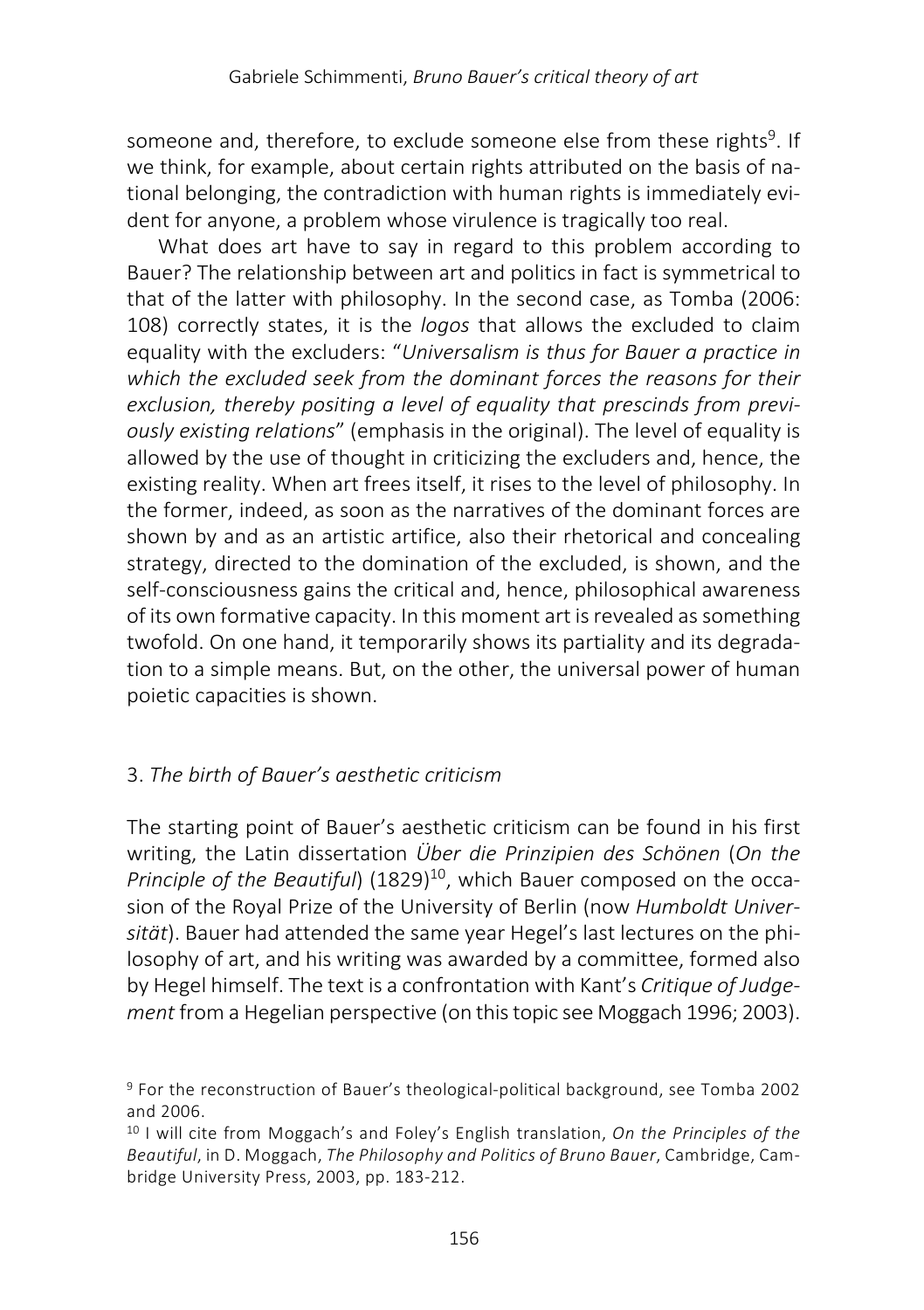Before discussing Hegel's influence on this text, two elements are pivotal for the entire development of Bauer's philosophy, and need to be briefly discussed here.

First, in this writing an initial criticism of the universality of religion is found. Bauer criticizes religion because "faith excludes all doubt" (Bauer 1829, 68a). As Moggach (2003: 59) states, this issue "raises a doubt about the compatibility of religion and philosophy as moments of the absolute spirit". Even if this issue obviously poses the problem of a continuity or discontinuity in Bauer's thought during the '30s of the Nineteenth century, which cannot be discussed here<sup>11</sup>, nevertheless, it shows how he was already trying to reformulate the Hegelian triad of the absolute Spirit, even assuming a critical viewpoint on religion (see Moggach 1996; 2003). When Bauer argues that art "is a kind of symbol of philosophy" (Bauer 1829, 110b), he is saying that art is the immediate side of philosophy. But the fact that he did not mention religion at all within this writing and that he only negatively mentions the concept of faith, shows how he was trying to put religion to the side, an attempt deeply different from Hegel's conception, even if indebted with the End of Art Thesis.

Secondly, by analyzing Bauer's dissertation terminology, it can be shown that he is advancing a practical conception of the Idea and of beauty. In a significant textual passage, he wrote that "Idea essentialiter actio est", "Idea is essentially action" (Bauer 1829: 94b). It is worth mentioning that – at least in his first writing – Bauer does not distinguish between the different concepts of action (*Handlung*) and activity (*Tätigkeit*) in Hegelian background. (Bauer uses the Latin term *actio* for both concepts). Following Menegoni (2018), *Handlung* refers, according to Hegel, to individuals in their particularity; whereas *Tätigkeiten* are spiritual since they avoid private and egoistic interests<sup>12</sup>. In the dissertation, Bauer is letting the space of action and that of spiritual activity coincide, foresee-

 $11$  It seems to me that a series of recent Bauer's scholars argue that a rigid separation between an Old and a Young Hegelian Bauer misses the point of the continuity of Bauer's thought on religion (for instance Rosen 1977 or Moggach 2003). Even if one can discuss how Bauer attempts to conciliate faith and thought in the '30s, nevertheless Bauer's focus on the concept of *Kritik* in both periods is, in my opinion, difficult to avoid.

 $12$  Even though these terms refer to different spheres of Hegel's conception, nevertheless they have a theoretical contiguity in the "ethical action" (*sittliche Handlung*), when the individual action recognizes itself as a part of complex intersubjective and ethical relationships, avoiding, hence, private and egoistic interests (see again Menegoni 2018).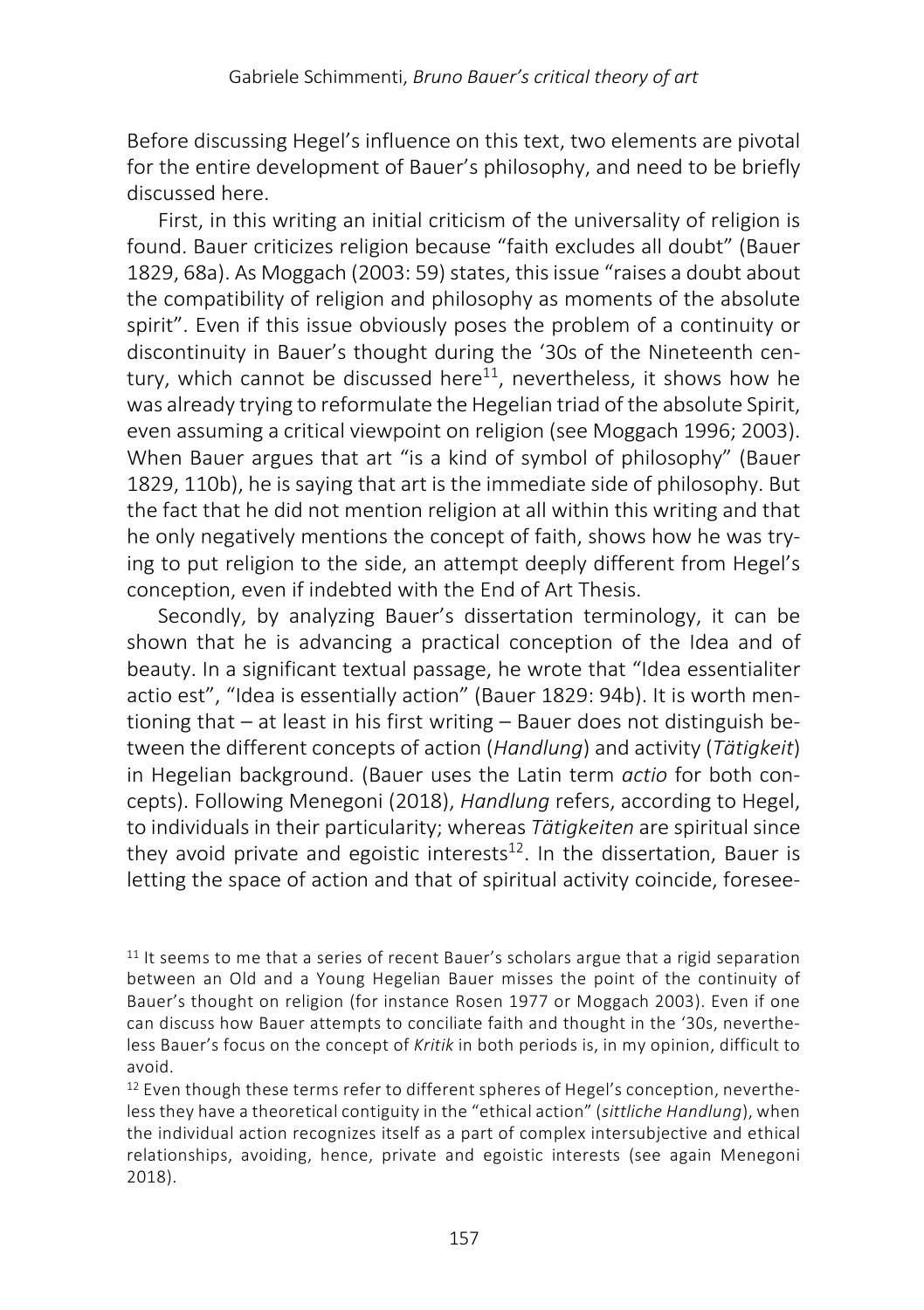ing some themes of his own republicanism and perfectionism (see Moggach 2011; Moggach, Mooren and Quante 2020).

In the prize dissertation, this action is referred to the positing of the Idea out of itself and into its return to itself. From this speculative level, Bauer understands beauty. If, according to Bauer, Idea is truth and truth is life, the Idea in its doing is Beauty itself:

The idea as existent is life entirely, for the idea is truth, and truth inasmuch as it exists is life. Now the truth, inasmuch as it is life, is the beautiful, whence beauty and life are one. The beautiful is the concept which inheres in objectivity, just as objectivity appears only in the concept, and the entire concept is contained in objectivity. Thus the idea is, in itself, life; or life in its truth, in its substance, is precisely the beautiful. For that reason, the beautiful and life are identical to idea and truth. (Bauer 1829: 95a-95b)

As I shall demonstrate in the following section, Bauer is interrelating Idea, art, and life on the basis of the last Hegel's lectures on aesthetics<sup>13</sup>.

### 4. *The legacy of Hegel's 1828-29 lectures on aesthetics*

The indebtedness of Bauer's thesis of dissolution of religion in art finds its starting point in Bauer's prize dissertation. Bauer's later theory of the *Auflösung der Religion in der Kunst* is indeed foreseen by his writing of 1829 in which he conceives art as the "dissolution of the highest contradiction between freedom and necessity" (*dissolutio contradictionis summae libertatis et necessitatis*) (Bauer 1829: 79a). The concept of dissolution is, however, indebted to Hegel's last *Vorlesung über Ästhetik*. Even if Hegel adopts this term in almost all his lectures to indicate the End of Art thesis (see for instance Kehler 1826: 227), in the lectures of 1828-29, Hegel traces a significant difference between a "relative satisfaction" (*relative Befriedigung*) and a "true satisfaction" (*wahre Befriedigung*). If the former is based on a finite dissolution, which can take place at the level, for instance, of the *Realphilosophie*, the latter indicates the satisfaction that pertains to the spiritual spheres of art, religion, and philosophy. In this context Hegel speaks of the dissolution of freedom and necessity in the absolute truth: "The opposition of freedom and necessity is dissolved" (*der Gegensatz der Freiheit und Notwendigkeit ist aufgelöst*) (Hei-

<sup>&</sup>lt;sup>13</sup> For the following broad citations from Heimann 1828-9, I provide in footnotes a provisional English translations of the main sentences.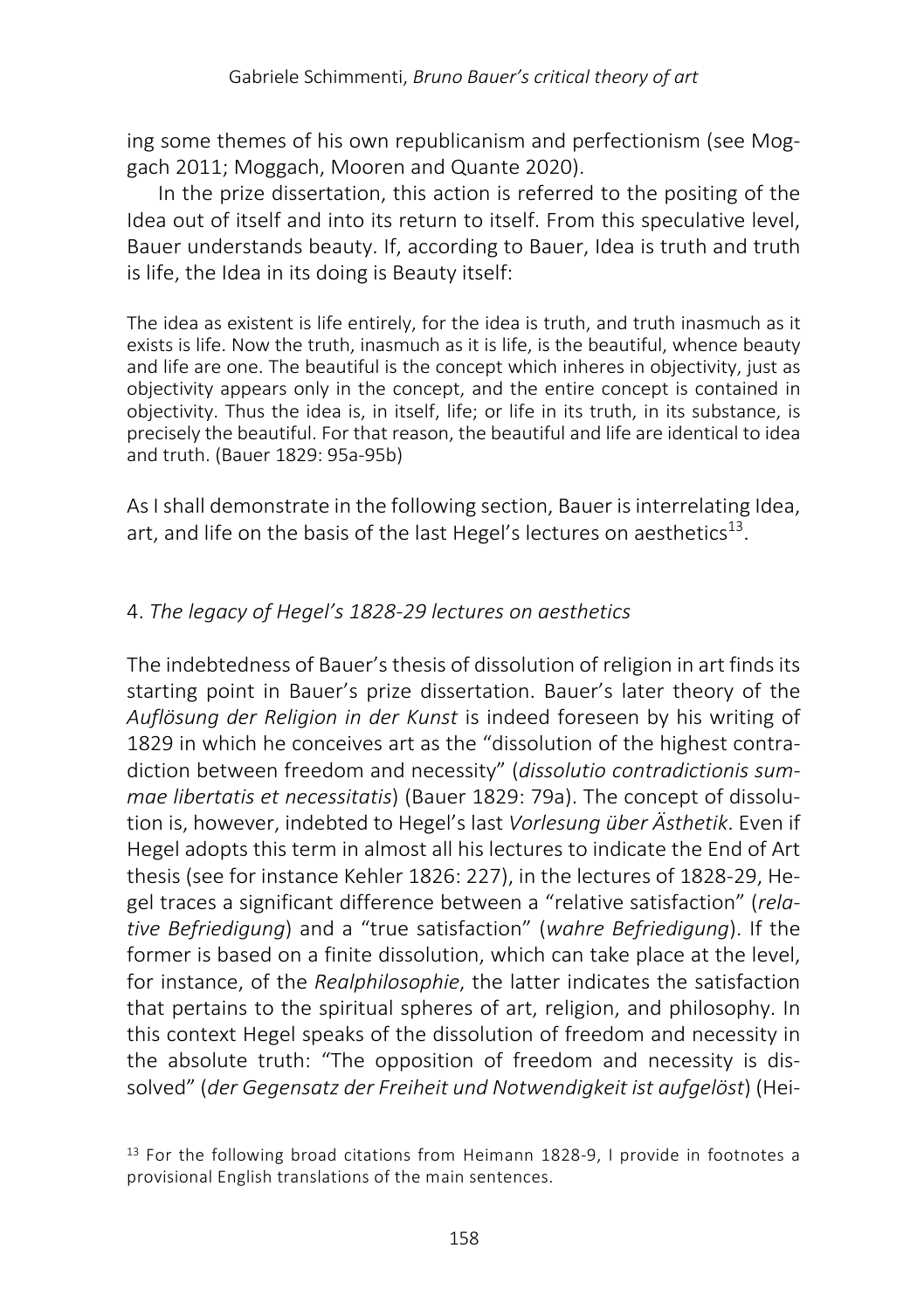mann 1828-9: 21; *my transl*.). Nevertheless – and it testifies a substantial difference with Bauer's conception – Hegel adds in a dense passage:

Die Religion enthält die absolute Wahrheit und höchste Befriedigung, die Auflösung der Widersprüche. Jenseits der Region dieser Auflösung werden diese Freiheit und Notwendigkeit für absolut gehalten. [...] Wahrheit für Vorstellung und Gedanken, Seligkeit, was wir nennen, dieser Region gehört die Religion an. Sie ist die allgemeine Weise für Wahrheit im Geiste, wo allgemeine Ruhe sich findet. (Heimann 1828-9: 21; see also Libelt 1828-9a: 76)14

Even if Hegel also underpins the speculative side of art and recognizes philosophy as the "self-determining thought, the spirit in its freedom" (*das sich selbst bestimmende Denken, der Geist in seiner Freiheit*) (see Heimann 1828-9: 22-6; for the citation 22; *my transl*.) in these pages, Hegel, as opposed to Bauer, gives preeminence to religion in these passages instead of art, which results to be unavoidably bounded by outer sensibility.

The second point that is worth mentioning is that in the prize dissertation, Bauer embraces and radicalizes in critical terms Hegel's discussion of Kant in his last lectures. Hegel's discussion of Kant's *Critique of Judgement* in his last lectures is more developed in comparison to the previous Hegel's *Vorlesungen* (see Olivier and Gethmann-Siefert 2017: XXIV). In *On the Principle of the Beautiful* Bauer follows Hegel's discussion of the judgement of taste in the §§ 1-22 of the *Analytic of the Beautiful* of the *Critique of Judgement*. The main difference is that Hegel does not seem to develop a critique of Kant in these passages (Heimann 1828-9: 14-6). On the contrary, he is appreciating Kant's idea of purposiveness (*Zweckmäßigkeit*) and speaking of an extension (*Erweiterung*) of the Kantian discourse:

Was allenthalben hier gesagt bei Kant ist, ist Ungetrenntheit dessen, was in unserem Bewußtsein als verschieden vorhanden ist. Im Schönen sind die Gegensätze aufgehoben. Das Schöne ist Allgemeines und Besonderes, Äußerliches und nicht getrennt, sondern auf eine Weise, wo beide Bestimmungen sich verbinden. Dieser Begriff des Schönen wird erweitert, wenn wir betrachten, daß diese Schöne

 $14$  "Religion includes the absolute truth and the supreme satisfaction, the dissolution of the contradictions. Beyond the region of this contradiction, these freedom and necessity are absolutely maintained. […] It [Religion – G.S.] is the universal manner for truth in spirit […]".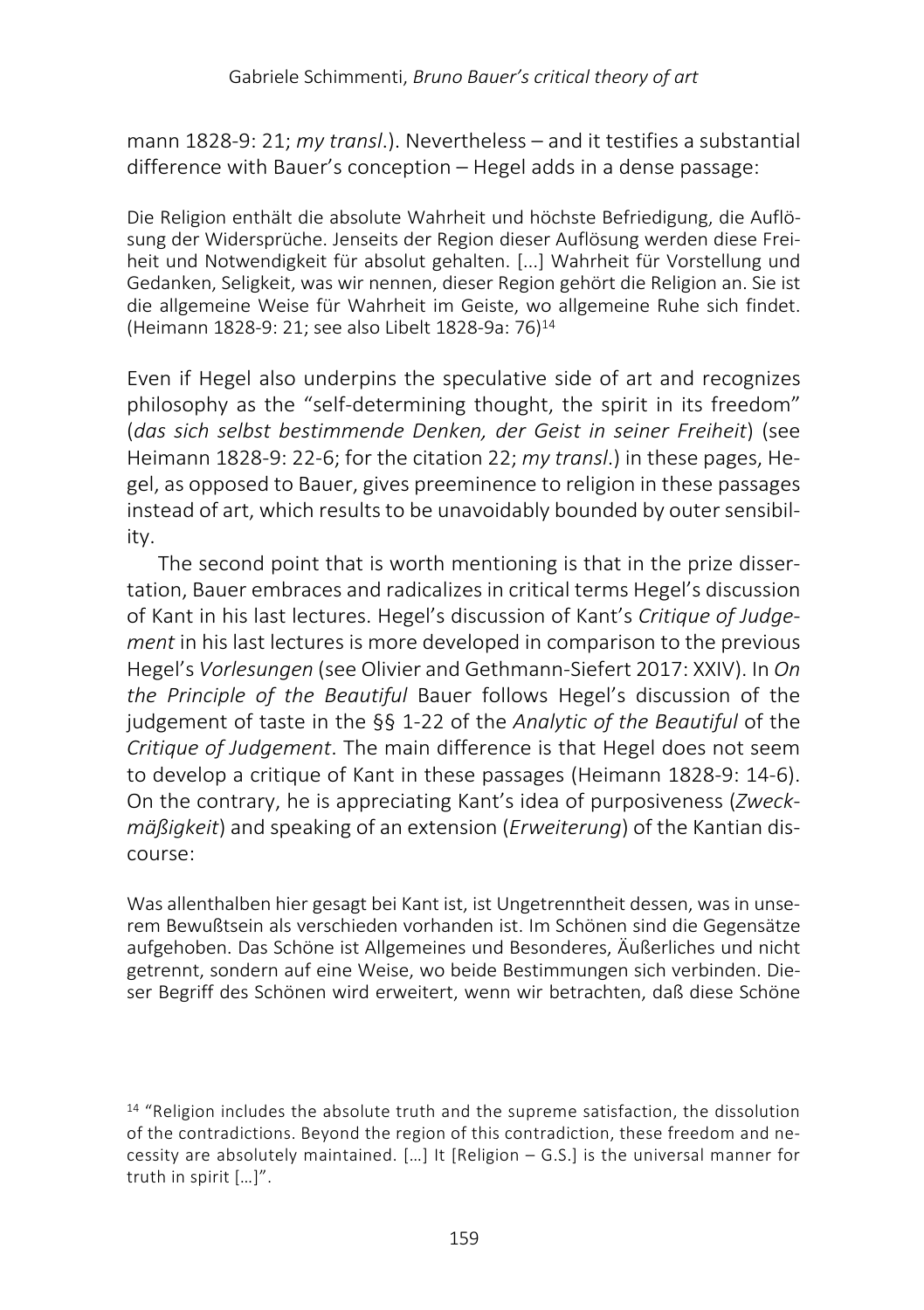im Ganzen der geistigen Welt eine besondere Stellung hat und dadurch seine Notwendigkeit. (Heimann 1828-9: 16; see also Libelt 1828-9a: 66-8; 73-5)15

From this background, perhaps, it can be understood why Bauer does not situate Kant among the empiricist philosophers, as occurs in the *Encyclopedia* of 1827, and considers Kant's philosophy closer to the *philosophia neoterica*, *i.e.* Hegel's philosophy, as already noticed by Moggach (1996: 78).

Another crucial point that has to be stressed is that the prize dissertation follows the concept of Ideal (*Ideal*) as discussed by Hegel in his last lectures on philosophy of art. A. Gethmann-Siefert (2005: 89-94; in particular 91-2) has correctly shown that Hegel modified the concept of *Ideal* during his lectures. Hegel's famous concept of Ideal as the "sensuous appearance of the Idea" (*das sinnliche Scheinen der Idee*) is a peculiarity of Hotho's edition of the Lectures. Differently, Hegel during his lectures defined the concept of *Ideal* as existence (*Dasein* and *Existenz*), and – in his last lecture – life (*Leben*) or vitality (*Lebendigkeit*) of the Idea. If one compares the abovementioned Bauer's definition of beauty as "the life of the Idea" with Hegel's own conception of the Idea in his last lectures on aesthetics, the similarity appears to be evident:

Die Idee nun im Denken ist als existierend überhaupt das Leben, [das] Wahre. Gott ist [das] höchste Leben, das sich ewig realisiert und schafft sich selbst. [...] Leben ist also Idee überhaupt [...]. Das Leben ist schön als solches. Das Leben und Schön ist gleich, und das Lebendige ist schön. [...] So ist Leben als Idee in seiner Wahrheit das Schöne; das Wahre als solches ist Form des Schönen, beide haben denselben Inhalt, nur daß die Wahrheit den Inhalt für Gedanken, das Schöne den Inhalt für die Anschauung gibt. (Heimann 1828-9: 38; see also Libelt 1828-9b: 14)16

It is not a case that Bauer uses an interesting reformulation of Schiller's *Wallenstein* (1798) sentence as *symbolum* of his dissertation<sup>17</sup>: "Ernst ist

<sup>15</sup> "What here is said everywhere by Kant is the non-separation of what is different in our consciousness. The oppositions are sublated in beauty. [...] This concept of beauty is extended if we consider that this beauty has a particular position in the entirety of the spiritual world and, thereby, its necessity".

 $16$  Sentences such as: "The idea in thought is as existent generally life, [the] truth. God is [the] supreme life […]. […] Truth is therefore life generally […]. The life is the beautiful as such. […] The life and the beauty are the same and the living is beauty" can be found almost literally in Bauer's passage mentioned before, even if Bauer dismisses the reference to God.

 $17$  Since the dissertations were anonymously submitted for the Royal prize, the candidates should indicate a *symbolum*, that is a motto, in order to allow the link between the author and the writing.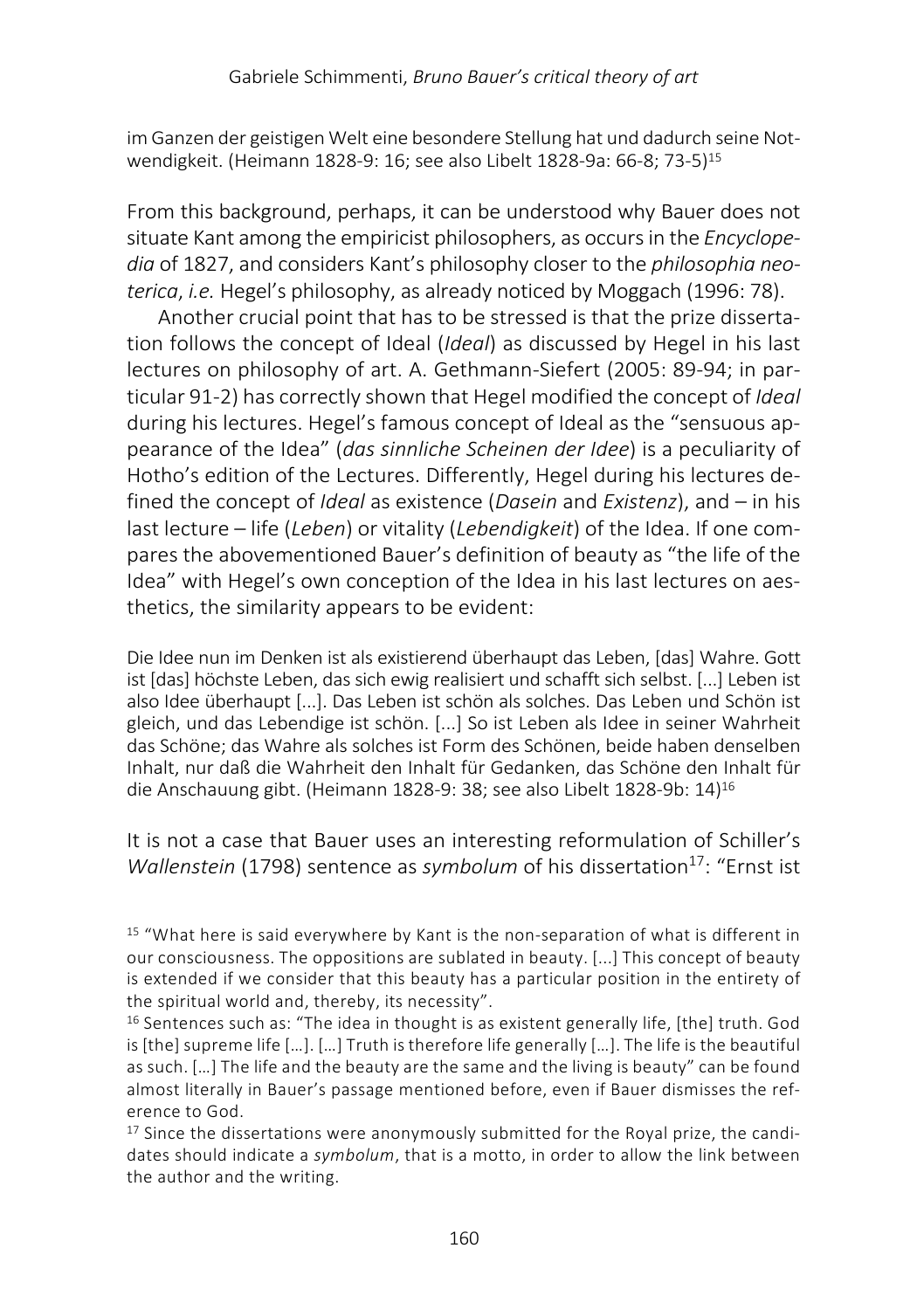das Leben, heiter ist die Kunst", "life is serious, art is serene", a sentence that Hegel also cites when he discusses the concept of *Ideal* (see Heimann 1828-9: 42). Bauer writes, indeed, "der Ernst in der Kunst ist ihre Heiterkeit", "the seriousness in art is its serenity", paraphrasing another sentence of his teacher: "Die Kunst ist auch so ernst, und so war es auch Schiller, aber dieser Ernst ist heiter", "the art is also serious, and so was also Schiller, but this seriousness is serene" (Heimann 1828-9: 42; *my transl*.).

#### 5. *Concluding remarks*

In conclusion, I have tried to show how Bauer's first writing was indebted in many significant aspects to Hegel's last lectures on aesthetics. Adopting the privileged vantage point provided by the publication of the new Hegelian sources on aesthetics, it seems to me that it is now comprehensible to what extent Bauer's 1829 writing was following Hegel's reflections.

As I sketched out, the prize dissertation follows 1) Hegel's conception of *Auflösung* of freedom and necessity; 2) Hegel's critique of Kant; and 3) the definition of beauty as "life" or "vitality" of the Idea. In regard to the first point, I showed that Bauer ascribes to art what Hegel ascribes to religion. Nevertheless, at least one question on this point remains open. How should Bauer's first account on art be integrated with his theological conceptions of the '30s?

In regard to the second point, as I suggested, Hegel's account seems to be more "neutral" than Bauer's. But we should remember that Bauer was also answering to the topic proposed for the prize, *id est* to discuss the theoretical problems of Kant's aesthetics.

I conclude with a brief consideration in regard to the third point. It seems to me that Bauer's *On the Principles of the Beautiful* sheds light on the complex history of Hegel's aesthetics, contributing in showing the serious difference that exists between Hotho's edition and the manuscripts of Hegel's students. Bauer's first writing shows indeed how significant and effective Hegel's last lectures on aesthetics were. This is probably one of the reasons whereby we can get closer to the myth of Hegel's deathbed prophecy $^{18}$ .

 $18$  I wish to thank D. Moggach and the anonymous peer-reviewers for their valuable comments on this paper, which helped me to improve and to clarify my arguments.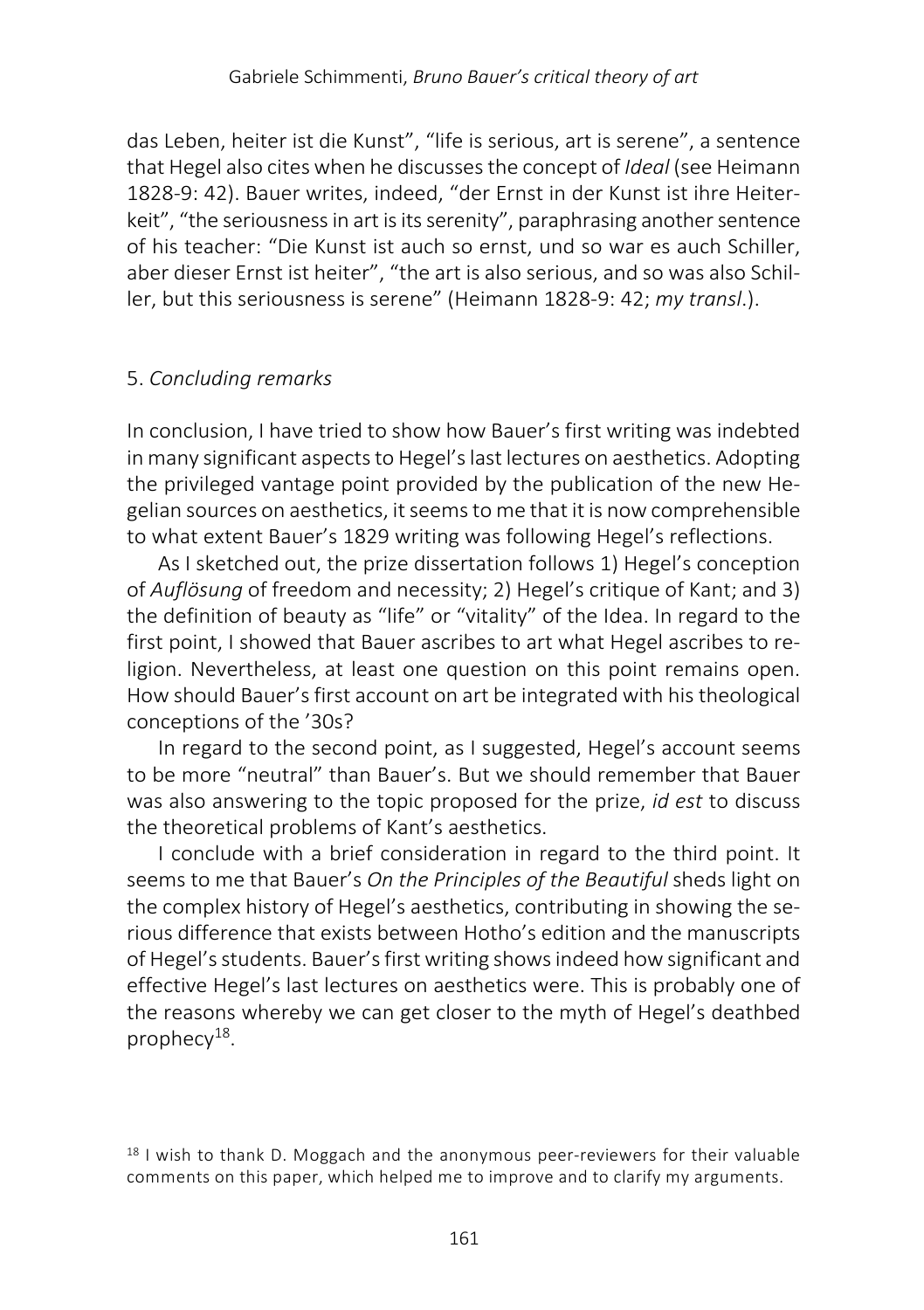#### Bibliography

#### 1. *Nachschriften*

Heimann 1828-9 = Hegel, G.W.F., *Vorlesungen zur Ästhetik. Vorlesungsmitschrift Adolf Heimann (1828-29)*, hrsg. A.P. Olivier, A. Gethmann-Siefert, Fink, München, 2017.

Kehler 1826 = Hegel, G.W.F., *Philosophie der Kunst oder Aesthetik. Nach Hegel im Sommer 1826*. *Mitschrift Kehler*, hrsg. A. Gethmann-Siefert, B. Collenberg-Plotnikov, Mitarbeit v. F. Iannelli, K. Berr, München, Fink, 2004.

Libelt 1828-9a = Hegel, G.W.F., *Aesthetik nach Prof. Hegel im Winter Semester 1828-29. Mitschrift Libelt, Einleitung*, hrsg. H. Schneider, "Jahrbuch für Hegelforschung", 10/11 (2004-05), pp. 49-85.

Libelt 1828-9b = Hegel, G.W.F., *Aesthetik nach Prof. Hegel im Winter Semester 1828-29. Mitschrift Libelt, Allgemeiner Teil*, hrsg. H. Schneider, "Jahrbuch für Hegelforschung", 12/14 (2010), pp. 3-67.

#### 2. Other references

Barnikol, E., *Bruno Bauer: Studien und Materialien*, Assen, Van Gorcum, 1972.

Bauer, B., *De pulchri prinicipiis*(1829) (Engl. trans. D. Moggach, P. Foley in D. Moggach, *On the principles of the beautiful*, in *The philosophy and politics of Bruno Bauer*, Cambridge, Cambridge University Press, 2003, pp. 183-212).

Bauer, B. *Kritik der evangelischen Geschichte der Synoptiker*, Bd. 1, Leipzig, Otto Wigand, 1841a.

Bauer, B., *Die Posaune des jüngsten Gerichts über Hegel den Atheisten und Antichristen. Ein Ultimatum*, Leipzig, Otto Wigand, 1841b (Engl. transl. L. Stepelevich, *The trumpet of the last judgement against Hegel the atheist and antichrist. An Ultimatum*, Lewiston, N.Y, Mellen Press, 1989).

Bauer, B., *Hegels Lehre von der Religion und Kunst von dem Standpunkt des Glaubens aus beurteilt*, Leipzig, Otto Wigand, 1842a.

Bauer, B., *Die Mythen von Hegel*, "Rheinische Zeitung", Beiblatt zur n. 167 (1842b), wiederabgedr. in H. Pepperle, I. Pepperle (hrsg.), *Die Hegelsche Linke. Dokumente zu Philosophie und Politik im deutschen Vormärz*, Frankfurt a. M., Röderberg, 1986, pp. 436-9.

Bauer, B., *Die gute Sache der Freiheit und meine eigene Angelegenheit* (1842c), in H. Pepperle, I. Pepperle (hrsg.), *Die hegelsche Linke. Dokumente zu Philosophie und Politik im deutschen Vormärz*, Frankfurt a. M., Röderberg, 1986, pp. 472-521.

Bauer, B., *Briefwechsel zwischen Bruno Bauer und Edgar Bauer während der Jahre 1838-1842 aus Bonn und Berlin*, Charlottenburg, Verlag von Egbert Bauer, 1844.

Beiser, F.C., *The romantic imperative. The concept of early German Romanticism*, Cambridge (MA) - London, Harvard University Press, 2003.

Breckman, W., *Adventures of the symbolic. Post-Marxism and radical democracy*, New York, Columbia University Press, 2013.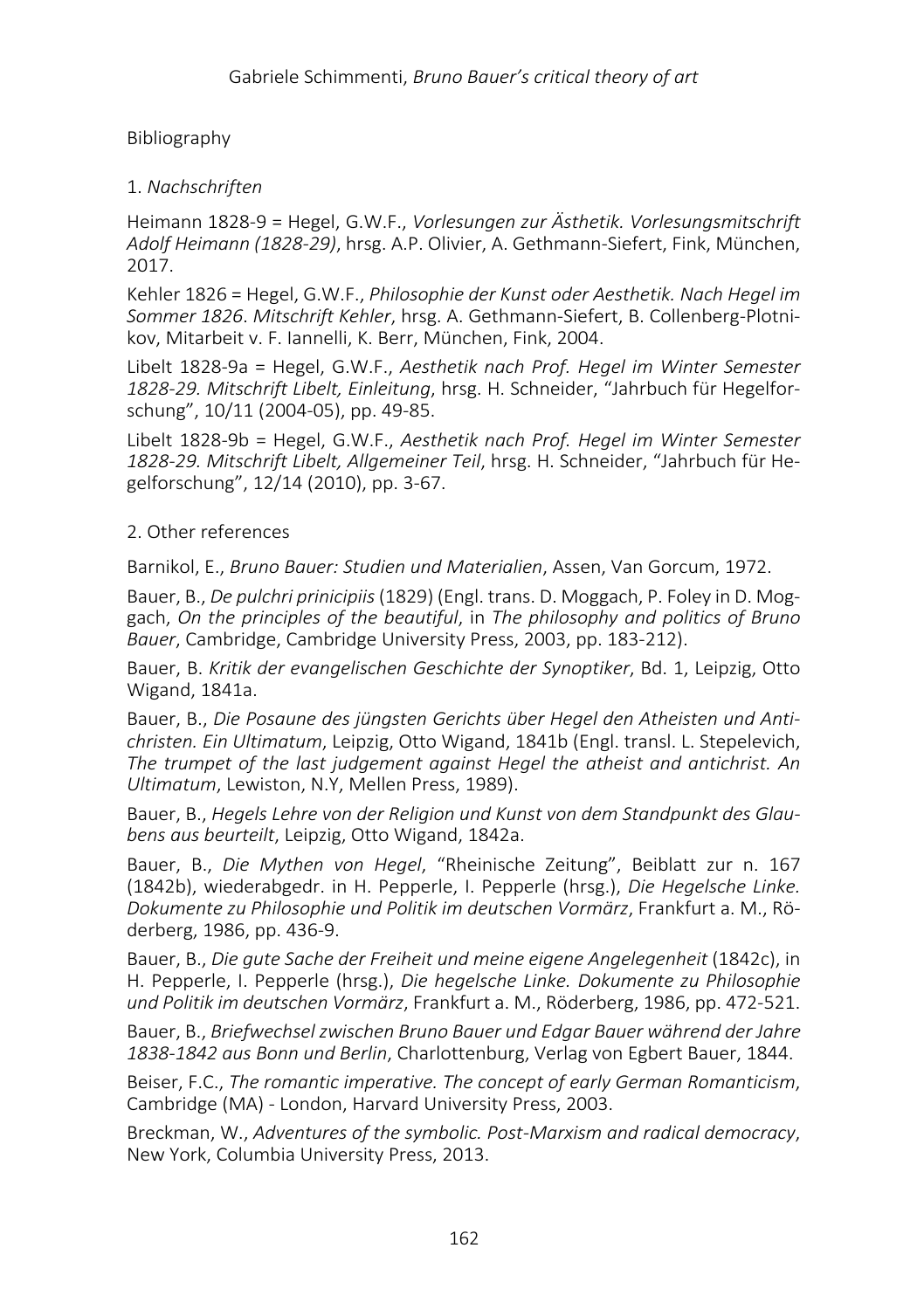Cesa, C., *Studi sulla sinistra hegeliana*, Urbino, Argalia, 1972.

D'Angelo, P., *L'estetica del Romanticismo*, Bologna, Il Mulino, 1997.

Duichin, M., *Introduzione. La "fodera rossa" di Hegel: dal segreto di scuola alle fonti segrete della filosofia hegeliana*, in J. D'Hondt, *Hegel segreto. Ricerche sulle fonti nascoste del pensiero hegeliano*, a cura di E. Tota, M. Duichin, Milano, Guerini e Associati, 1989, pp. 7-44 (partial Engl. transl. in M. Duichin, *Was Hegel really understood? Some notes on the Hegelian "Schulgeheimnis"*, "Hegel-Jahrbuch", (2008), pp. 326-31).

Esposito, R., *Due. La macchina della teologia politica e il posto del pensiero*, Torino, Einaudi, 2013.

Frank, M., *Einführung in die frühromantische Ästhetik*, Frankfurt a.M., Suhrkamp, 1989.

Garaventa, R., *Nota*, in G.W.F. Hegel, *Lezioni di filosofia della religione*, Parte I, a cura di R. Garaventa, S. Achella, Napoli, Guida, 2003, pp. 9-28.

Grewe, C., *The Nazarenes. Romantic avant-garde and the art of concept*, Pennsylvania, Pennsylvania University Press, 2015.

Hegel, G.W.F., *Vorlesungen über die Ästhetik*, in *Werke* (*TWA*), B.de 13-15, hrsg. E. Moldenhauer, K.M. Michel, Frankfurt a.M., Suhrkamp, 1970.

Iannelli, F., *Tod, Ende, Auflösung der Kunst?*, "Hegel-Jahrbuch", 1 (2015), pp. 17- 22.

Jaeschke, W., *Die Vernunft in der Religion. Studien zur Grundlegung der Religionsphilosophie Hegels*, Stuttgart - Bad Cannstatt, Frommann-Holzboog, 1986.

Jesi, F., *La festa e la macchina mitologica*, in *Materiali mitologici. Mito e antropologia nella cultura mitteleuropea*, Torino, Einaudi, 1979, pp. 81-120.

Marx, K., Engels, Fr., *Opere complete*, tr. it., Roma, Editori Riuniti, 1972 ss. (from 2008: Napoli, La città del sole).

Marx, K., Engels, Fr., *Marx-Engels-Gesamtausgabe-2*, Berlin, Berlin-Brandenburgische Akademie der Wissenschaften, 1998 ff.

Menegoni, F., *Handlungen und Tätigkeiten in Hegels Auffassung des objektiven und des absoluten Geistes*, in T. Oehl, A. Kok (hrsg.), *Objektiver und absoluter Geist nach Hegel. Kunst, Religion und Philosophie innerhalb und außerhalb von Gesellschaft und Geschichte*, Leiden, Brill, 2018, pp. 121-42.

Moggach, D., *Die Prinzipien des Schönen: Bruno Bauers Kritik an Kants Ästhetik*, in B. Bauer, *Über die Prinzipien des Schönen*, hrsg. D. Moggach, W. Schultze, Berlin, Akademie Verlag, 1996, pp. 75-103.

Moggach, D., *The philosophy and politics of Bruno Bauer*, Cambridge, Cambridge University Press, 2003.

Moggach, D., *Post-Kantian Perfectionism*, in Id. (ed.), *Politics, religion, and art: Hegelian debates*, Evanston (IL), Northwestern University Press, 2011, pp. 179-200.

Moggach, D., *Unity in multiplicity: Agency and aesthetics in German republicanism*, in G.C. Kellow, N. Leddy (eds.), *On civic republicanism: Ancient lessons for global politics*, Toronto – Buffalo - London, University of Toronto Press, 2016, pp. 305-30.